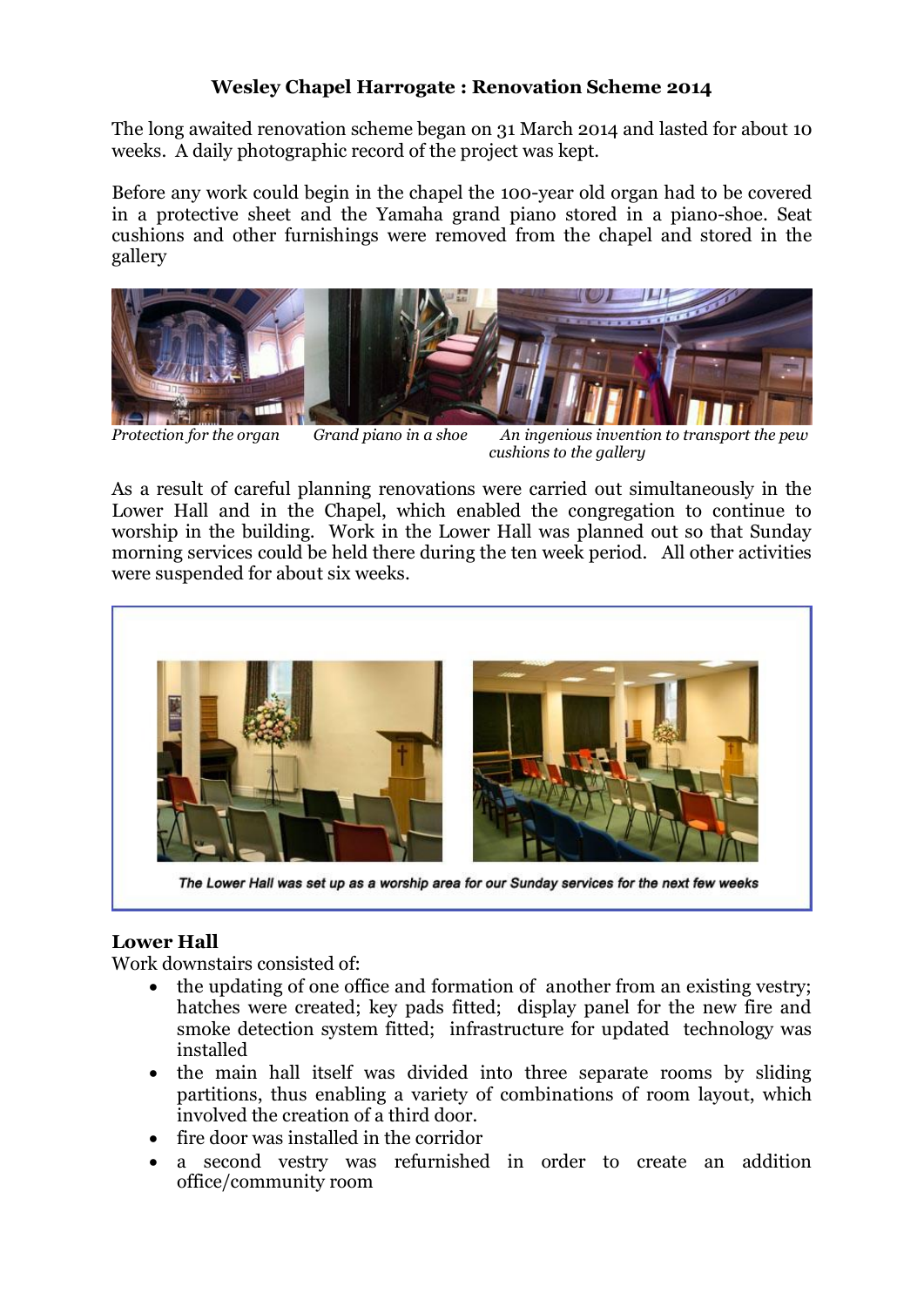

Once the Lower Hall had been renovated the offices were soon made habitable, and very few admin working days were lost. When our Administrator was unable to carry out her usual duties, she was to be found alongside our Premises Manager painting and decorating. One office continued to be the Wesley Centre Administration office and some creative thinking was evident when the wooden surround retrieved from the dismantled kitchen upstairs was made into a desk surround. A coat hanger was also made from wood from one of the pews. Occupation of the second office was taken by Hope Church who opted for a modern colour scheme and furniture.

Normal activities resumed in the Lower Hall after six weeks.



*Three separate rooms, or one large room the installation of sliding panels has meant much more flexibility*

## **Upper Hall**

At the same time the Upper Hall became a no-go area and during the first two weeks the pews were removed and the existing kitchen in the foyer was dismantled.



*A last look at the pews*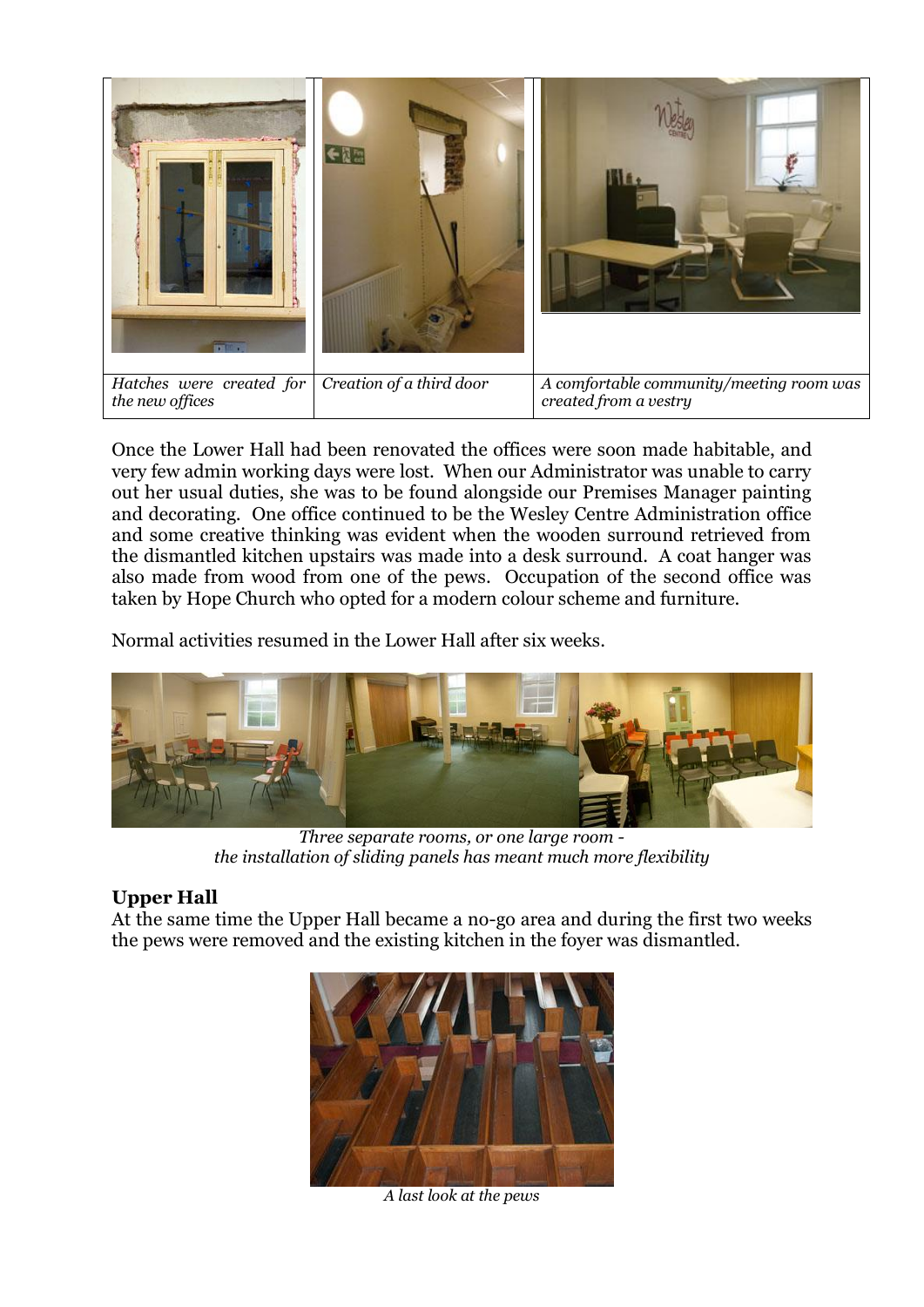

*An investigation into the back of one of the pews revealed the red padding beneath the wood, indicating that the material had been used in the original pews.*

During the course of the next few weeks work continued in the Chapel:

- the floor covering and the central heating pipes were removed
- the PR system was dismantled (to later be relocated to a more suitable position)
- work was carried out in the room on the left-hand side of the chapel a partition was erected, creating possible office space and a more defined fire escape route
- casing was laid for the electrical cables; pipes for the new central heating system were laid
- sub flooring was laid in readiness for the heating system
- the insulation for the new heating system was laid
- cabling for the underfloor heating system was installed
- by week 8 the floor in the Chapel had been laid and was looking lovely (two of our visitors confessed to trying it out by having ballroom dance)
- the manifold for the heating system was installed in a side room and boxes for the communications system were installed
- a new communion kneeler was fitted (to accommodate the change in the height of the floor which had been levelled during the process)
- a new fire door was installed at the fire exit in the gallery
- secondary double glazing was installed throughout

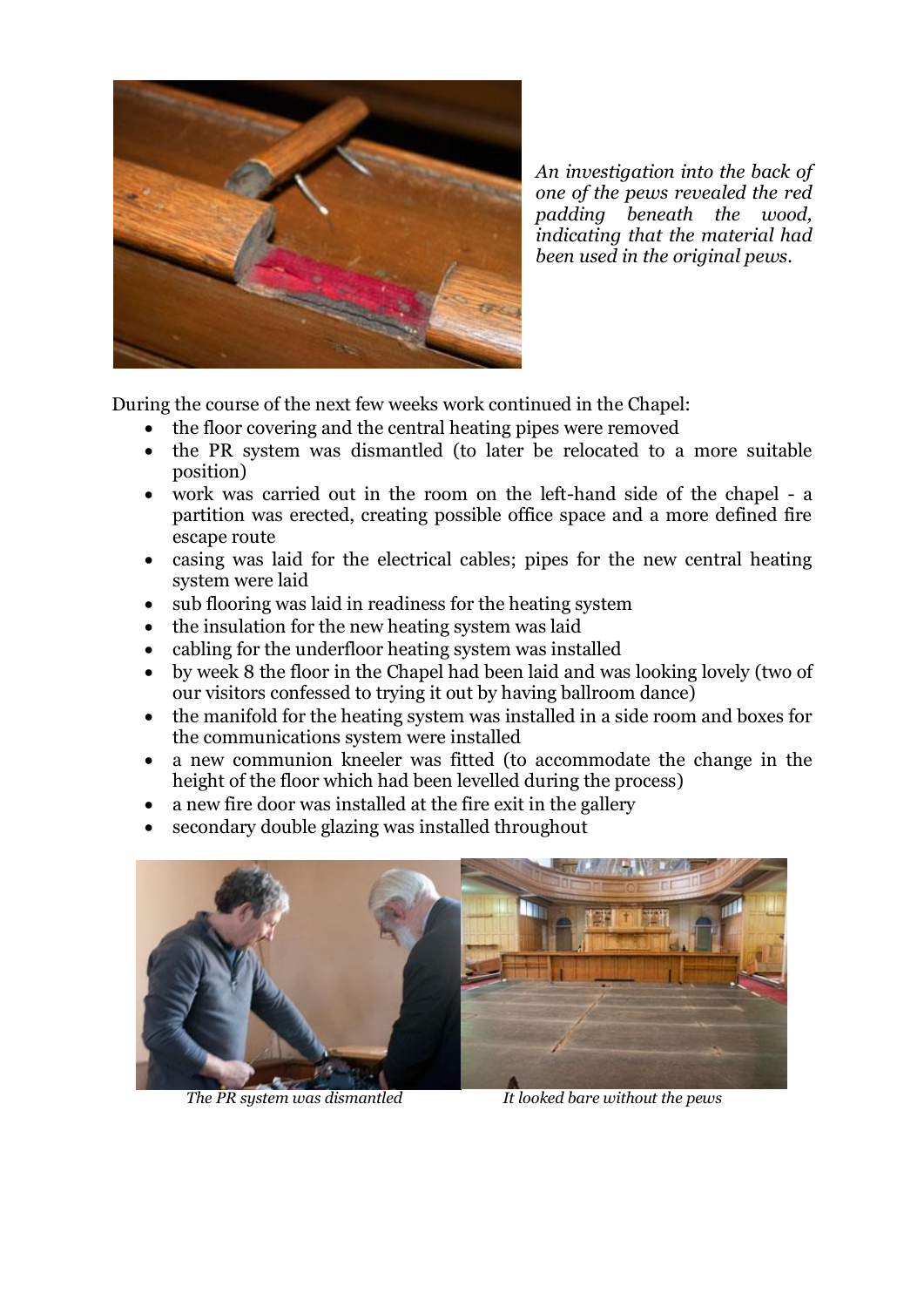

*Flooring and cables for underfloor heating*



*new communion kneeler fitted to accommodate the change in the height of the floor which had been levelled during the process*

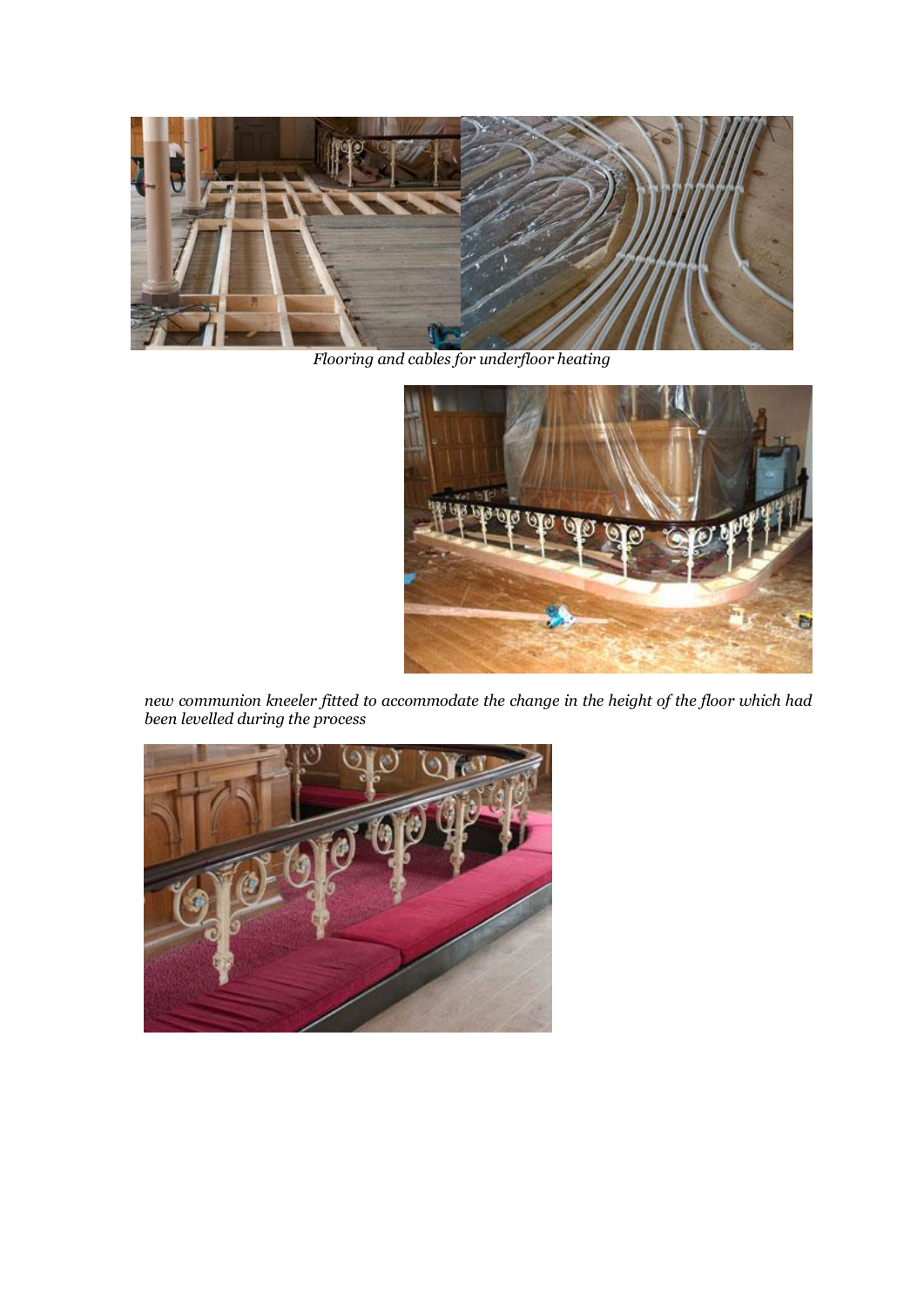

*'They could have danced all night'* 

*two of our friends confessed to trying out the new floor with a ballroom dance when no one was looking*

Meanwhile, in the foyer:

- the kitchen was ripped out
- a new counter replaced the old, and wall units, a dishwasher and a fridge were fitted.

Serving at coffee mornings would now be a delight - no more kneeling and bending to retrieve crockery from the low cupboards and no standing for hours at the sink washing up!



There was some amusement when members of the congregation finally viewed their new Chapel – the outlines of the pews on the side walls looked like a line of giraffes going in one by one.

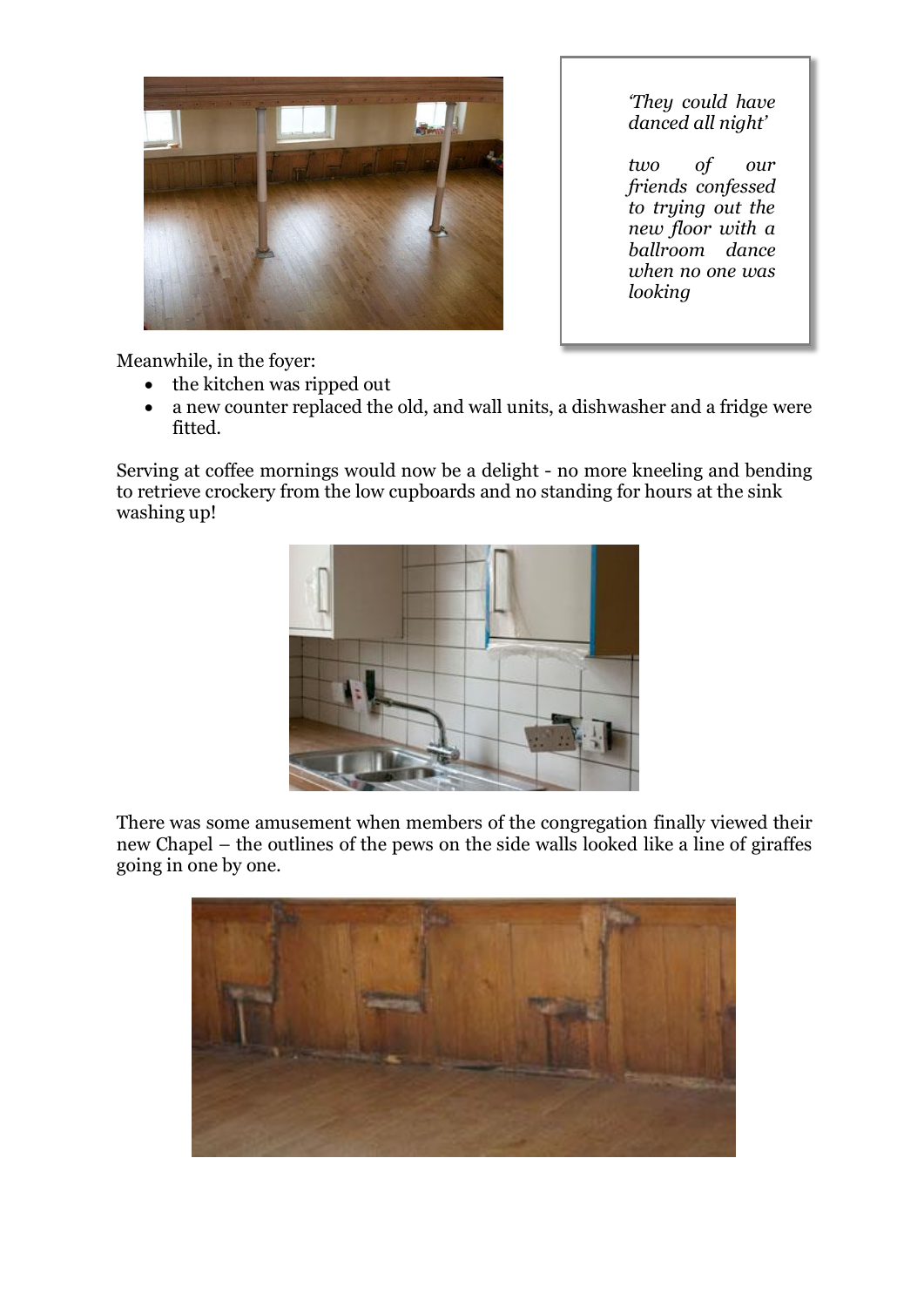### **What happened to the pews?**

Firstly the pews were offered for sale to members of the congregation and those who were interested had first choice. The remainder went to a good home!

They went to Edinburgh-based organisation, the Grassmarket Community Project, a partnership between the Grassmarket Mission (a charitable trust whose main mission is to address problems of social exclusion as a consequence of poverty, hunger, loneliness and homelessness as well as ministering to those who have, or have had, problems with substance abuse) and Greyfriars Kirk (a worshipping congregation of the Church of Scotland in the heart of Edinburgh's Old Town). Specifically they were to be used by *Grassmarket Furniture* - a self-sustaining social enterprise established as part of the Grassmarket Community Project to provide work, training and enhanced life opportunities for people facing long term social exclusion. <http://www.grassmarketcommunityproject.co.uk/grassmarket-furniture>

There were some pews that, when dismantled were not suitable to be sold on or useful for the above project. The wood from these were made into shelves, cupboards, coat hangers, anything that could be usefully reconstituted.



Don't worry. You can still 'take a pew' in Wesley Chapel. We were required to leave some pews in place. We left three at the back of the chapel and placed one in the foyer.



#### **Buy a chair?**

Several members of the congregation expressed an interest in buying one or more chairs either as a memorial of a special person or simply as a thanksgiving gift for not having to sit any more on uncomfortable pews or for some other reason. A memorial book will be available. This initiative was popular and generated a useful income for the renovation fund.

**There is still work to be done.** The renovations are not quite finished. There is still redecorating to be done, which will require the organ to be covered again and scaffolding erected. This work has been scheduled for the next few months.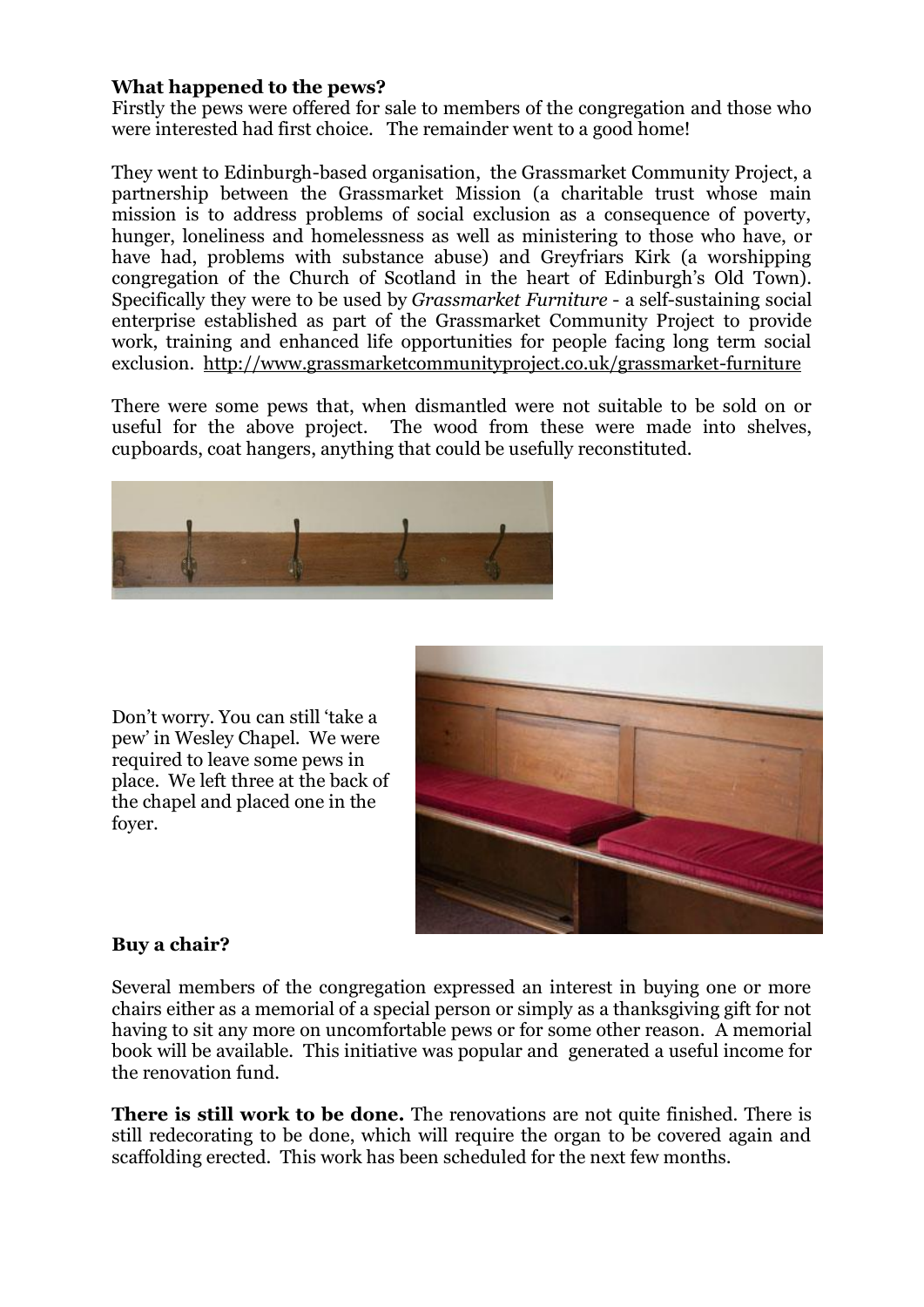### **Wesley Centre Launch 27-28 September**

A special weekend was held to launch Wesley Centre (now coming under the auspices Nidd Valley Methodist Circuit); to celebrate, give thanks and show off our new facilities.

On Saturday 27 September refreshments were provided by members from Starbeck Methodist Church in aid of their church funds. There were exhibits from some of our working partners which included Lifeline; Harrogate International Festival; Harrogate Homeless Project; NYMAZ (making music happen in North Yorkshire); Musical Mums; Supporting Older People; Mencap; Hope Church; Ashville College. Wesley had its own displays as well: one presenting the history of Wesley Chapel and another relating the recent renovations. Our own Fairtrade stall was present, and for those many people who lament the lack of a Christian bookshop in Harrogate, we had the presence of Cornerstone from Skipton for the two days.

Whilst people were taking refreshment and browsing they were treated to live music on piano and organ from our own organists as well students from Ashville Methodist College playing various instruments. The day ended with a concert in the evening by Students from Chetham's School of Music.



On Sunday 28th we held our usual morning service; a happy, reflective service with Rev. Trevor Dixon, who had done much to ensure the success of the renovation work, acting as Clerk of Works for the entire period. Then later in the day we held an inspiring circuit service led by Deacon David Hunt, with an encouraging message from our Chair of District, Rev. Dr Liz Smith. The Mayor and Mayoress were present together with other special guests. Many people took part in the service including a specially formed Circuit Choir and the well-established Circuit Dance Group. The day finished with tea and cake and fellowship in the Lower Hall.

It was a very special weekend. But now the hard work really starts!

#### **Wesley Centre Development Group**

The Wesley Centre is now run by a Management Group appointed by the Nidd Valley Methodist Circuit and is seeking to make full use of the facilities to the benefit of the community for charitable work, community events and Christian outreach.